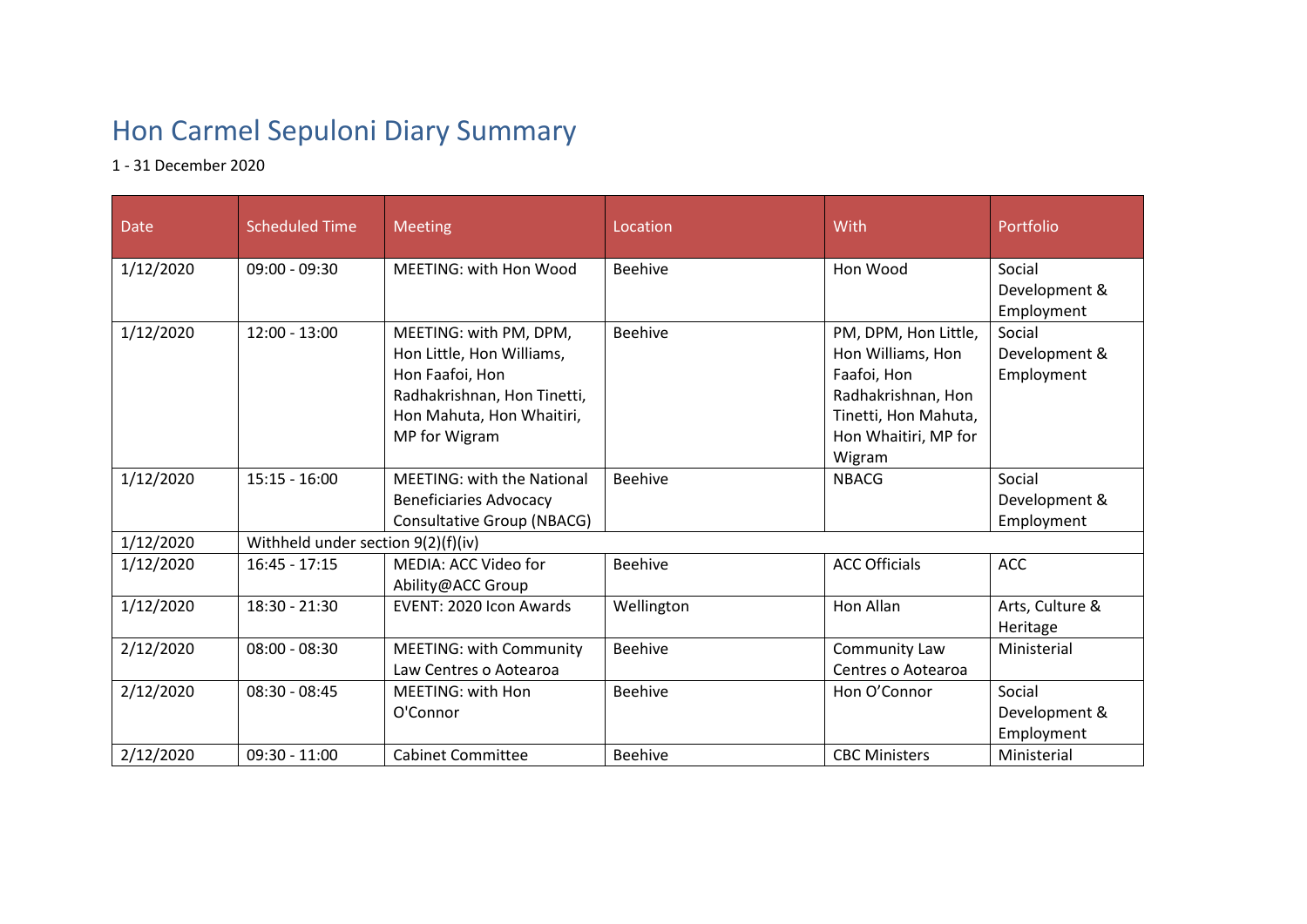| 2/12/2020 | 18:00 - 22:30   | <b>EVENT: The Attitude Awards</b>                                                    | Auckland       | Hosted by the<br><b>Attitude Awards</b>         | Disability Issues &<br><b>ACC</b>     |  |  |
|-----------|-----------------|--------------------------------------------------------------------------------------|----------------|-------------------------------------------------|---------------------------------------|--|--|
| 3/12/2020 | $10:00 - 10:45$ | ZOOM MEETING: with the<br><b>Access Alliance</b>                                     | Via Zoom       | Trust<br><b>Access Alliance</b>                 | <b>Disability Issues</b>              |  |  |
| 3/12/2020 | $11:00 - 11:30$ | <b>MEETING: with Social Service</b><br>Providers Aotearoa                            | <b>Beehive</b> | <b>SSPA</b>                                     | Social<br>Development &<br>Employment |  |  |
| 3/12/2020 | $11:30 - 12:00$ | MEETING: with the SWB<br>Chair                                                       | <b>Beehive</b> | <b>SWB Chair</b>                                | Social<br>Development &<br>Employment |  |  |
| 3/12/2020 | $15:30 - 16:30$ | <b>EVENT: MSD Stakeholder</b><br>Function                                            | Wellington     | Hosted by MSD                                   | Social<br>Development &<br>Employment |  |  |
| 4/12/2020 | $17:45 - 21:30$ | <b>EVENT: Toi Tū Toi Ora:</b><br>Contemporary Māori Art<br><b>Exhibition Opening</b> | Auckland       | <b>Hosted by Auckland</b><br><b>Art Gallery</b> | Arts, Culture &<br>Heritage           |  |  |
| 5/12/2020 | $09:00 - 09:25$ | <b>EVENT: Big Screen</b><br>Symposium                                                | Auckland       | Hosted by Screen<br>Sector                      | Arts, Culture &<br>Heritage           |  |  |
| 5/12/2020 | $10:00 - 10:30$ | <b>EVENT: New Zealand Sign</b><br>Language Board Hui                                 | Auckland       | Hosted by NZSL<br>Board                         | Disability Issues                     |  |  |
| 5/12/2020 | $14:45 - 16:15$ | <b>EVENT: K'aute Pan Pacific</b><br><b>Community Hub Ground</b><br><b>Breaking</b>   | Hamilton       | Hosted by K'aute                                | Ministerial                           |  |  |
| 7/12/2020 | $12:30 - 15:00$ | <b>CABINET</b>                                                                       | <b>Beehive</b> | <b>Cabinet Ministers</b>                        | Ministerial                           |  |  |
| 7/12/2020 | $15:30 - 16:00$ | MEDIA: ACC Video, MSD<br>Video & MCH Video                                           | <b>Beehive</b> | <b>MSD Officials</b>                            | Ministerial                           |  |  |
| 7/12/2020 | 16:30 - 17:00   | ZOOM MEETING: with MCH                                                               | Via Zoom       | <b>MCH Officials</b>                            | Arts, Culture &<br>Heritage           |  |  |
| 7/12/2020 |                 | Withheld under section 9(2)(f)(iv)                                                   |                |                                                 |                                       |  |  |
| 8/12/2020 | $08:00 - 08:30$ | PHONE MEETING: with the<br><b>Disability Rights</b><br>Commissioner                  | By Phone       | <b>Disability Rights</b><br>Commissioner        | <b>Disability Issues</b>              |  |  |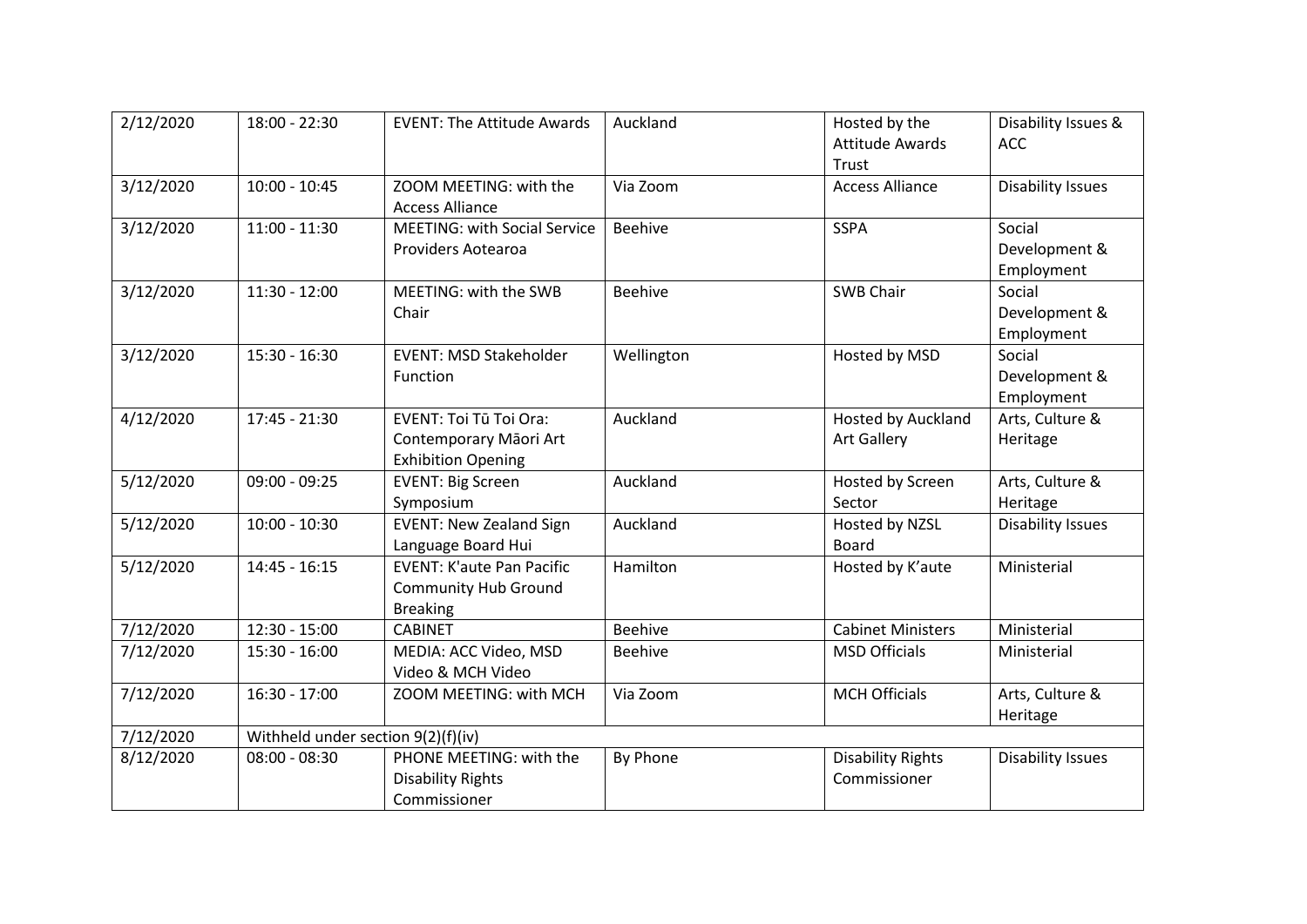| 8/12/2020  | 12:00 - 12:30   | VISIT: to CAJ Hollandia with<br>Hon Faafoi | Alexandra        | Hon Faafoi                      | Social<br>Development &  |
|------------|-----------------|--------------------------------------------|------------------|---------------------------------|--------------------------|
|            |                 |                                            |                  |                                 | Employment               |
| 8/12/2020  | $12:40 - 13:10$ | <b>VISIT: to Seasonal Solutions</b>        | Alexandra        | Hon Faafoi                      | Social                   |
|            |                 | Ltd with Hon Faafoi                        |                  |                                 | Development &            |
|            |                 |                                            |                  |                                 | Employment               |
| 8/12/2020  | $13:15 - 13:45$ | <b>VISIT: to Alexandra Service</b>         | Alexandra        | Hon Faafoi                      | Social                   |
|            |                 | Centre with Hon Faafoi                     |                  |                                 | Development &            |
|            |                 |                                            |                  |                                 | Employment               |
| 9/12/2020  | $08:00 - 08:30$ | MEETING: with the SWB                      | Wellington       | <b>SWB</b>                      | Social                   |
|            |                 |                                            |                  |                                 | Development &            |
|            |                 |                                            |                  |                                 | Employment               |
| 9/12/2020  | $09:00 - 09:30$ | <b>Cabinet Committee</b>                   | <b>Beehive</b>   | <b>APH Ministers</b>            | Ministerial              |
| 9/12/2020  | $09:30 - 10:30$ | <b>Cabinet Committee</b>                   | <b>Beehive</b>   | <b>CBC Ministers</b>            | Ministerial              |
| 9/12/2020  | $10:30 - 11:00$ | MEETING: with DPM, Hon                     | <b>Beehive</b>   | DPM, Hon Wood,                  | Social                   |
|            |                 | Wood & Hon Parker                          |                  | <b>Hon Parker</b>               | Development &            |
|            |                 |                                            |                  |                                 | Employment               |
| 9/12/2020  | $12:00 - 13:00$ | <b>MEETING: Ministerial</b>                | Beehive/Via Zoom | <b>Multiple Ministers</b>       | <b>Disability Issues</b> |
|            |                 | Leadership Group on                        |                  |                                 |                          |
|            |                 | <b>Disability Issues</b>                   |                  |                                 |                          |
| 9/12/2020  | $16:30 - 17:30$ | MEETING: with Hon Woods,                   | <b>Beehive</b>   | Hon Woods, Hon                  | Social                   |
|            |                 | Hon Hipkins, Hon Faafoi &                  |                  | Hipkins, Hon Faafoi             | Development &            |
|            |                 | Hon Jackson                                |                  | & Hon Jackson                   | Employment               |
| 14/12/2020 | $11:00 - 13:00$ | <b>CABINET</b>                             | <b>Beehive</b>   | <b>Cabinet Ministers</b>        | Ministerial              |
| 14/12/2020 | 13:00 - 13:30   | MEETING: with Hon Little,                  | <b>Beehive</b>   | Hon Little, Hon                 | Social                   |
|            |                 | Hon Mahuta, Hon Williams,                  |                  | Mahuta, Hon                     | Development &            |
|            |                 | Hon Faafoi, Hon Tinetti, Hon               |                  | Williams, Hon Faafoi,           | Employment               |
|            |                 | Radhakrishnan, MP for                      |                  | Hon Tinetti, Hon                |                          |
|            |                 | Wigram                                     |                  | Radhakrishnan, MP               |                          |
|            |                 |                                            |                  | for Wigram                      |                          |
| 14/12/2020 | $13:30 - 14:00$ | MEETING: with MSD & MBIE                   | <b>Beehive</b>   | <b>MSD &amp; MBIE Officials</b> | Social                   |
|            |                 |                                            |                  |                                 | Development &            |
|            |                 |                                            |                  |                                 | Employment               |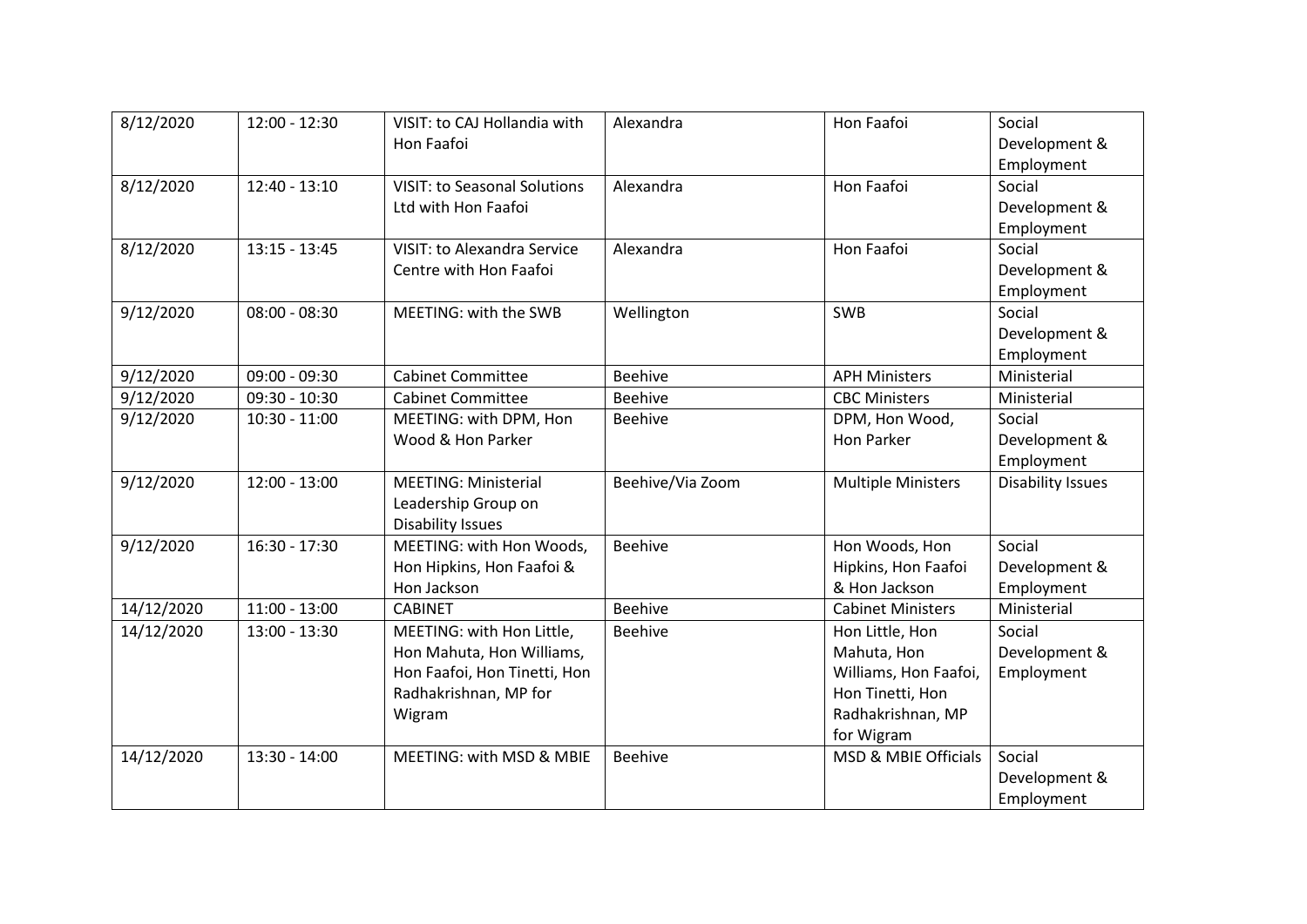| 14/12/2020 | $14:00 - 14:45$                    | <b>MEETING: with MSD</b>                | <b>Beehive</b> | <b>MSD Officials</b>            | Social<br>Development &  |  |  |
|------------|------------------------------------|-----------------------------------------|----------------|---------------------------------|--------------------------|--|--|
|            |                                    |                                         |                |                                 | Employment               |  |  |
| 14/12/2020 | Withheld under section 9(2)(f)(iv) |                                         |                |                                 |                          |  |  |
| 14/12/2020 | 19:20 - 22:15                      | <b>EVENT: Auckland Choral's</b>         | Auckland       | <b>Hosted by Auckland</b>       | Arts, Culture &          |  |  |
|            |                                    | Handel's Messiah                        |                | Choral                          | Heritage                 |  |  |
| 15/12/2020 | $09:30 - 10:15$                    | <b>EVENT: Opening of the</b>            | Auckland       | Hosted by Gandhi                | <b>ACC</b>               |  |  |
|            |                                    | <b>Gandhi Nivas Third Homes</b>         |                | <b>Nivas</b>                    |                          |  |  |
|            |                                    | <b>Counselling Rooms</b>                |                |                                 |                          |  |  |
| 15/12/2020 | $11:00 - 11:45$                    | <b>MEETING: with Auckland</b>           | Auckland       | <b>MSD Officials</b>            | Social                   |  |  |
|            |                                    | <b>Chamber of Commerce</b>              |                |                                 | Development &            |  |  |
|            |                                    |                                         |                |                                 | Employment               |  |  |
| 15/12/2020 | $13:45 - 14:15$                    | ZOOM MEETING: with ACC &<br><b>MBIE</b> | Via Zoom       | <b>ACC &amp; MBIE Officials</b> | <b>ACC</b>               |  |  |
| 15/12/2020 | $14:15 - 14:45$                    | ZOOM MEETING: with MCH                  | Via Zoom       | <b>MCH Officials</b>            | Arts, Culture &          |  |  |
|            |                                    |                                         |                |                                 | Heritage                 |  |  |
| 15/12/2020 | $16:00 - 16:30$                    | ZOOM MEETING: with ODI                  | Via Zoom       | <b>ODI Officials</b>            | <b>Disability Issues</b> |  |  |
| 15/12/2020 | $18:00 - 21:00$                    | <b>EVENT: The Cause Collective</b>      | Auckland       | Hosted by The Cause             | Arts, Culture &          |  |  |
|            |                                    | Screening of Dawn Raid                  |                | Collective                      | Heritage                 |  |  |
| 16/12/2020 | $07:45 - 07:55$                    | MEDIA INTERVIEW: with                   | By Phone       | Radio Waatea                    | Ministerial              |  |  |
|            |                                    | Radio Waatea                            |                |                                 |                          |  |  |
| 16/12/2020 | $08:30 - 09:00$                    | ZOOM MEETING: EET                       | Via Zoom       | <b>EET Ministers</b>            | Social                   |  |  |
|            |                                    | Ministers                               |                |                                 | Development &            |  |  |
|            |                                    |                                         |                |                                 | Employment               |  |  |
| 16/12/2020 | $09:00 - 09:30$                    | ZOOM MEETING: with Hon                  | Via Zoom       | Hon Davis & Hon                 | Social                   |  |  |
|            |                                    | Davis & Hon Henare                      |                | Henare                          | Development &            |  |  |
|            |                                    |                                         |                |                                 | Employment               |  |  |
| 16/12/2020 | $10:45 - 12:00$                    | <b>EVENT: Youth Horizons -</b>          | Auckland       | Hosted by Youth                 | Ministerial              |  |  |
|            |                                    | Tula'i Pasifika Youth Leaders           |                | <b>Horizons</b>                 |                          |  |  |
|            |                                    | Forum                                   |                |                                 |                          |  |  |
| 17/12/2020 | $08:00 - 08:05$                    | MEDIA INTERVIEW: with                   | By Phone       | Newshub                         | Ministerial              |  |  |
|            |                                    | Newshub                                 |                |                                 |                          |  |  |